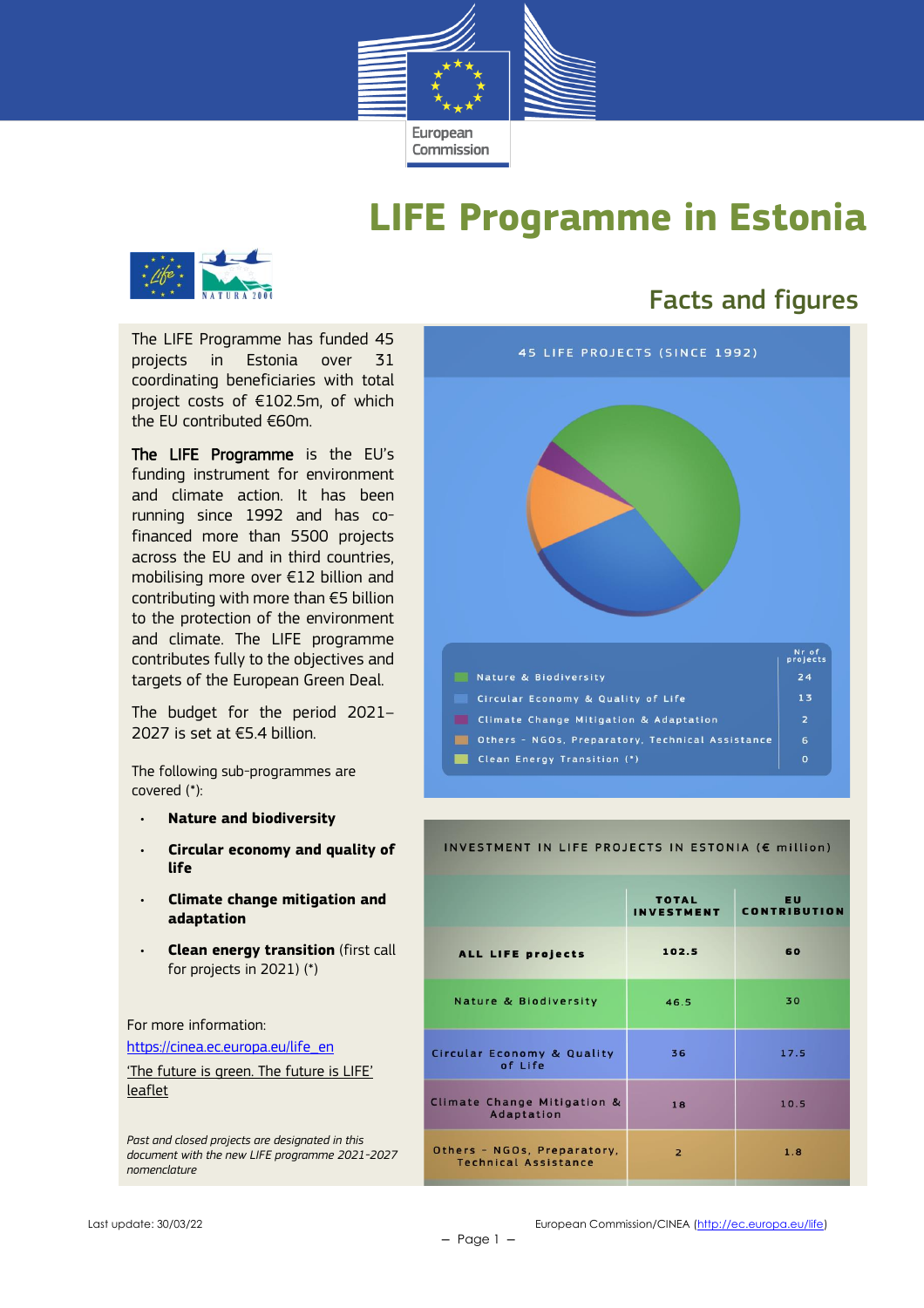# LIFE Nature and Biodiversity

The Nature and Biodiversity strand includes support for standard action projects for developing, applying and promoting best practice in relation to nature and biodiversity, as well as "Strategic Nature Projects" (SNAP). These new projects support the achievement of Union nature and biodiversity objectives by implementing coherent programmes of action in Member States in order to mainstream those objectives and priorities into other policies and financing instruments, including through coordinated implementation of the prioritised action frameworks adopted pursuant to Directive 92/43/EEC.

To date, the LIFE Nature and Biodiversity component has co-financed 24 projects in Estonia. These represent a total investment of €46.5 million, of which €30 million has been contributed by the EU.

Among the 12 closed projects, three dealt with the conservation/management of Natura 2000 biotopes/habitats (Karula National Park, Räpina polder, the Häädemeeste wetland complex, the Boreal Baltic Coastal Meadow, the Kopu Peninsula, coastal meadows and lagoon habitats in Pärnu, petrifying spring habitats, river Laeva's natural riverbed in the Alam-Pedja Natura 2000 site, alvar grassland areas; as well as active raised bogs, bog woodland and Fennoscandian deciduous swamp woods). The remaining projects focused on the protection/recovery of priority species (European mink, great crested newt, lesser spotted eagle, black stork, spadefoot toad and yellow-spotted whiteface dragonfly in Estonia and Denmark, endangered freshwater fish species in the Alam-Pedja Natura 2000 area, and the pond bat) and habitats (the Häädemeeste wetland complex and the Boreal Baltic Coastal Meadow). The projects were mostly coordinated by NGOs/foundations and park/reserve authorities.

Under the former Information & Communication strand, the completed FFPE project successfully produced a range of awareness-raising materials, reached out to key stakeholders on the issue of forest fire prevention and developed networking amongst decision-makers in Estonia. The overall objective of the ongoing NaturallyEst-LIFE project is to enhance communication between local communities, landowners and nature conservation stakeholders.

There are two ongoing projects in Estonia. The LIFE CONNECTING MEADOWS project's main objective is to restore 200 ha of semi-natural grassland habitats on Muhu, Estonia's third largest island. The goal of the most recently co-funded project, WOODMEADOWLIFE, is to restore a significant proportion of the wooded meadows in Estonia and Latvia, to establish long-term arrangements and infrastructure on private land for their future management and to highlight their ecosystem services, ecological functions and unique heritage value.

One Strategic Nature Project is ongoing in Estonia. The LIFE-IP ForEst&FarmLand project's objectives are described below.



#### **Management of forest and farming landscapes to improve the conservation status of Natura 2000 habitats and species (LIFE-IP ForEst&FarmLand) LIFE18 IPE/EE/000007**

Forest and farmland habitats are threatened by changing management practices, hydrological conditions, climate change and urbanisation. To address these pressures comprehensively, LIFE-IP ForEst&FarmLand will improve nature conservation practices and stakeholder collaboration in Natura 2000 sites in forests and farming areas. Landowners, local authorities and the general public will be involved in conservation actions. The project team will develop and introduce a range of conservation tools and methods, eradicate invasive alien species, develop action plans for pollinator species, and restore wet and dry forest habitats, semi-natural grasslands and coastal areas.

[Project summary](https://webgate.ec.europa.eu/life/publicWebsite/project/details/5180)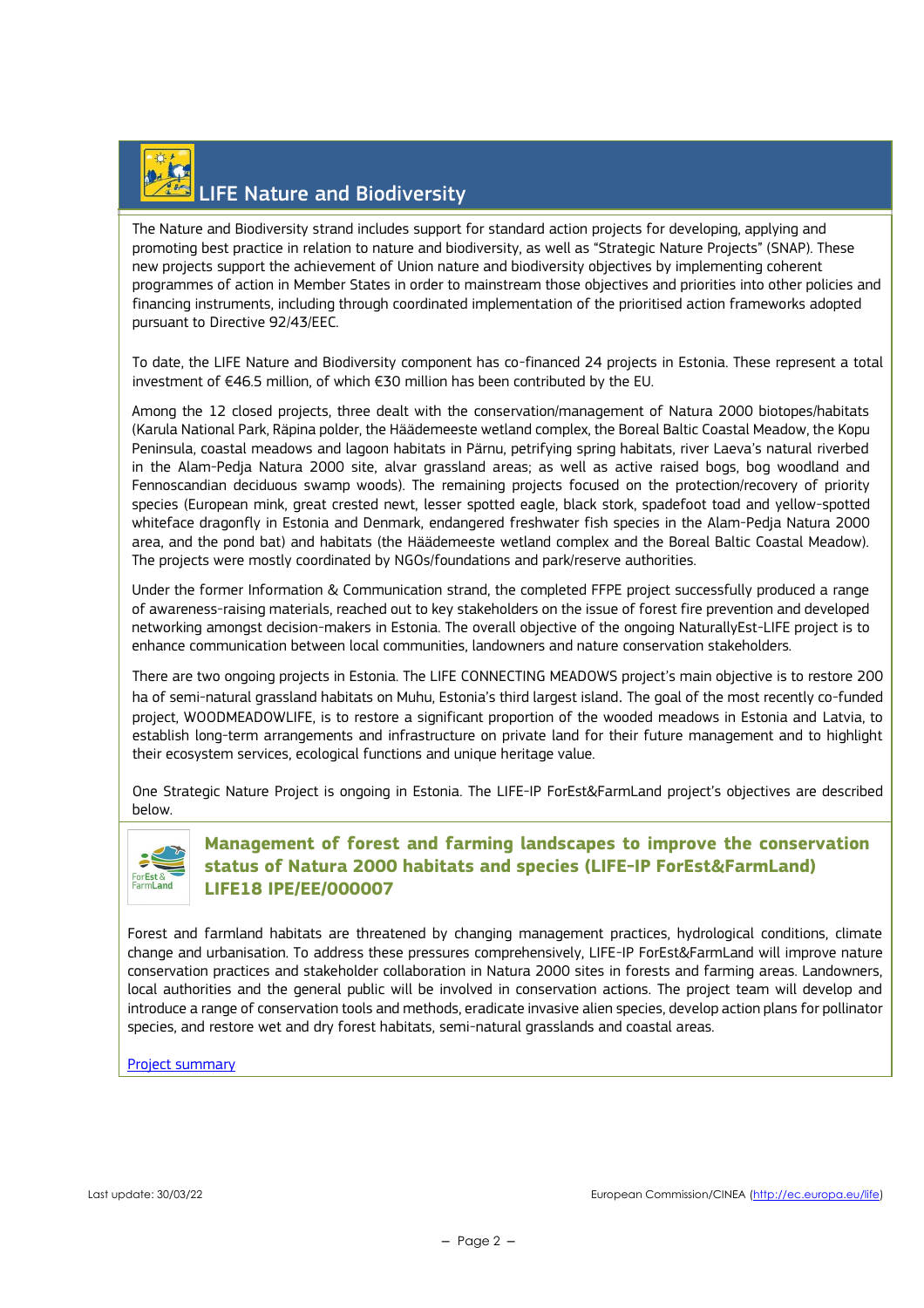# $\odot$

## Circular Economy and Quality of Life

Actions supported under the Circular Economy and Quality of Life strand will help in reaching major EU policy objectives such as the transition to a circular economy, as well as protecting and improving the quality of the environment and life. Under this strand, Strategic Integrated Projects (SIP), will implement, on a regional, multiregional, national or transnational scale, environmental or climate strategies or action plans developed by Member States' authorities and required by specific environmental, climate or relevant energy legislation or policy of the Union. These projects will also ensure that stakeholders are involved and promoting coordination with and mobilisation of at least one other Union, national or private funding source.

This strand [formerly LIFE Environment and Resource Efficiency and Environmental Governance and Information] has co-financed 13 projects in Estonia thus far, representing a total investment of €36 million, of which €17.5 million has been provided by the EU.

Completed projects have tackled issues such as water quality, wastewater treatment – notably to reduce pollution by priority hazardous substances in the Baltic Sea – and groundwater protection; soil protection; and waste use (recycling of oil-shale ash into road construction products). The projects were carried out by public bodies (national, local authorities and a state-owned company), a NGO, and a university.

Under the former Information & Communication strand, the completed BaltInfoHaz project campaigned to strengthen consumer demand in three Baltic States (Estonia, Latvia and Lithuania) for products free of hazardous substances, so as to reduce their impact on health and the environment.

One Strategic Integrated Project has been co-funded in Estonia under this strand. The ongoing LIFE IP CleanEST project's objectives are described below.

# $cleanest$

**Developing an integrated water management system in Estonia (LIFE IP CleanEST) LIFE17 IPE/EE/000007**

The LIFE IP CleanEST project will help implement the River Basin Management Plan (RBMP) 2015-2021 of the East Estonia River Basin District. The project team will focus on fully implementing measures for the Viru sub-basin, using new approaches that integrate measures for water management, nature conservation, and for obtaining socioeconomic goals.

Project actions will contribute to achieving a good status of Estonia's aquatic environment, considering chemical and ecological criteria, and ensure the favourable status of water-dependent habitats. The integration of river basin management and nature management plans will be achieved by enhancing cross-sectoral cooperation and administrative capacity.

[Project summary](https://webgate.ec.europa.eu/life/publicWebsite/project/details/5004)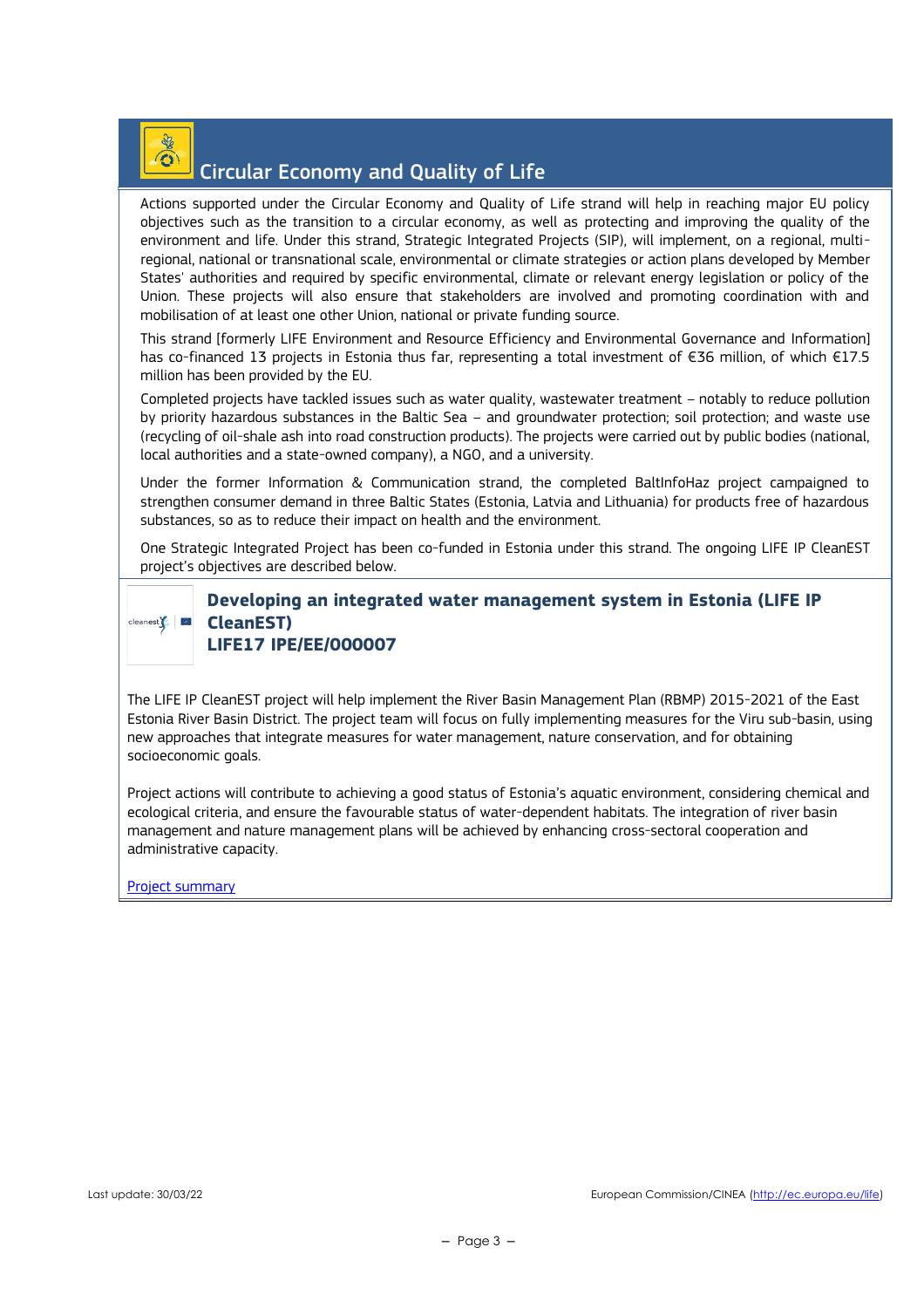

## LIFE Climate Change Mitigation and Adaptation

The LIFE Climate Change Mitigation and Adaptation strand will support actions which help implement the 2030 energy and climate policy framework and meet the European Union's commitments under the Paris Agreement on Climate Change. Projects under this strand will contribute to a climate neutral and resilient economy.

Strategic Integrated Climate Projects (SIP) will implement, on a regional, multi-regional, national or transnational scale, climate strategies or action plans developed by Member States' authorities and required by specific climate or relevant energy legislation or policy of the Union. These projects will also ensure that stakeholders are involved and promote coordination with and mobilisation of at least one other Union, national or private funding source.

To date, one project has been co-financed in Estonia under that strand. The ongoing LIFE UrbanStorm project aims to increase the climate resilience of Estonian municipalities, especially their ability to manage flash flooding caused by heavy rainfall. It is being coordinated by the rural municipality of Viimsi parish in Northern Estonia.

One Strategic Integrated Project has been co-funded in Estonia. The LIFE IP BUILDEST project's objectives are described below.

The total investment for these projects amounts to €18 million, of which the EU is contributing to €10.5 million.



#### **Intelligent and resilient building renovations (LIFE IP BUILDEST) LIFE20 IPC/EE/000010**

The EU requires Member States to carry out comprehensive renovation programmes on existing buildings to achieve an energy-efficient building stock. Estonia requires fast rates of such renovation due to its buildings' low construction quality and energy performance. The LIFE IP BUILDEST project, led by the Estonian Ministry of Economic Affairs and Communications, will help achieve EU energy performance of buildings targets and implement Estonia's socalled 'Long Term Renovation Strategy' for buildings.

The project team will demonstrate technical solutions and pilot renovations in 25 buildings in three cities on a range of building types. These include multi-storey apartment blocks, detached houses, and historical buildings. Various tools and solutions will be created for the deep renovations of these building types, which can be replicated across Estonia.

[Project summary](https://webgate.ec.europa.eu/life/publicWebsite/project/details/5815)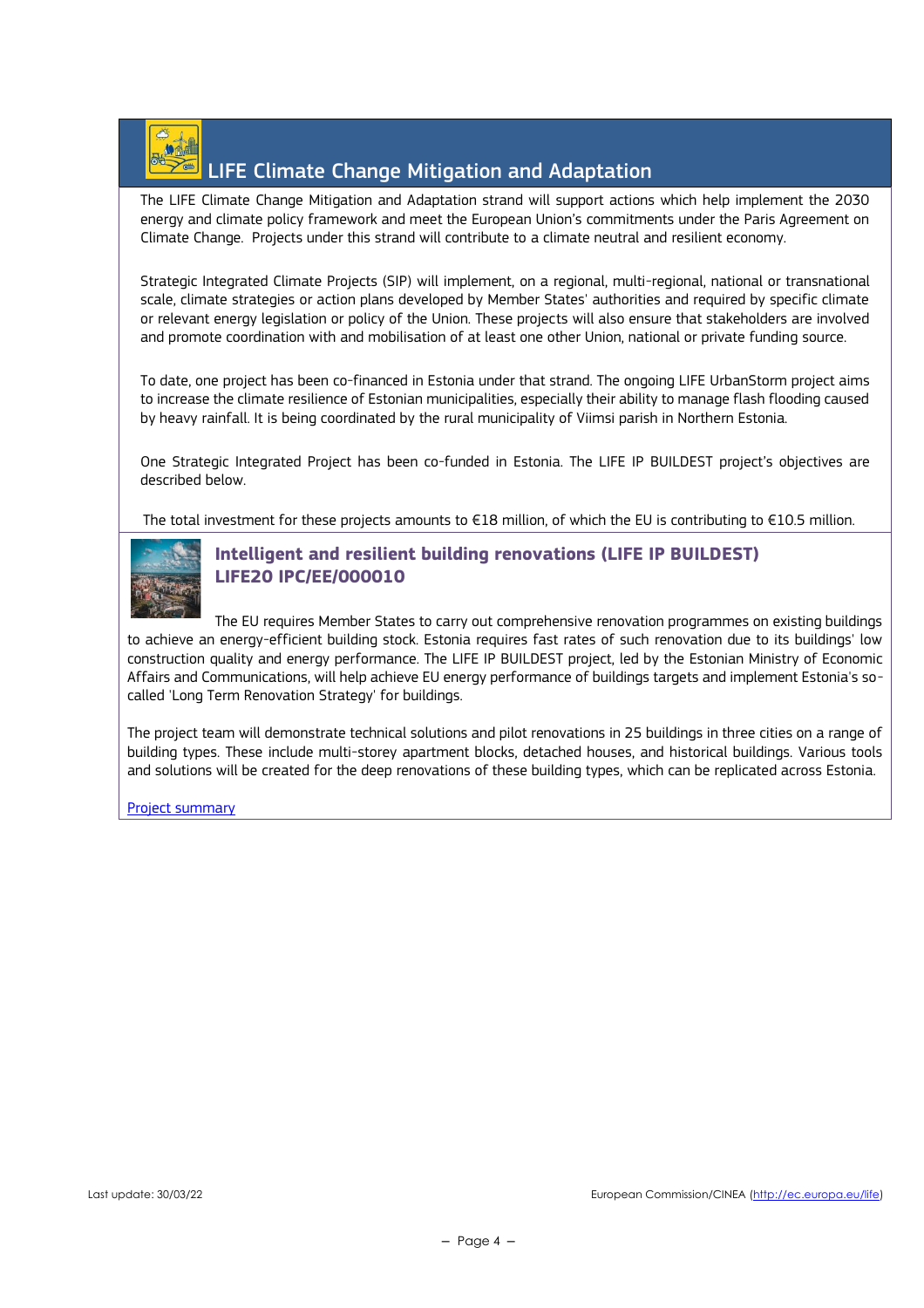# LIFE Clean Energy Transition

Building on the Intelligent Energy Europe (2003-2013) and Horizon 2020 Energy Efficiency (2014-2020) programmes, the LIFE Clean Energy Transition sub-programme continues to support the delivery of EU policies in the field of sustainable energy. In particular, it aims at facilitating the transition towards an energy-efficient, renewable energy-based, climate-neutral and -resilient economy across Europe.

The LIFE Clean Energy Transition sub-programme supports projects in the following five areas of intervention:

1) Building a national, regional and local policy framework supporting the clean energy transition;

2) Accelerating technology roll-out, digitalisation, new services and business models and enhancement of the related professional skills on the market;

3) Attracting private finance for sustainable energy;

4) Supporting the development of local and regional investment projects;

5) Involving and empowering citizens in the clean energy transition.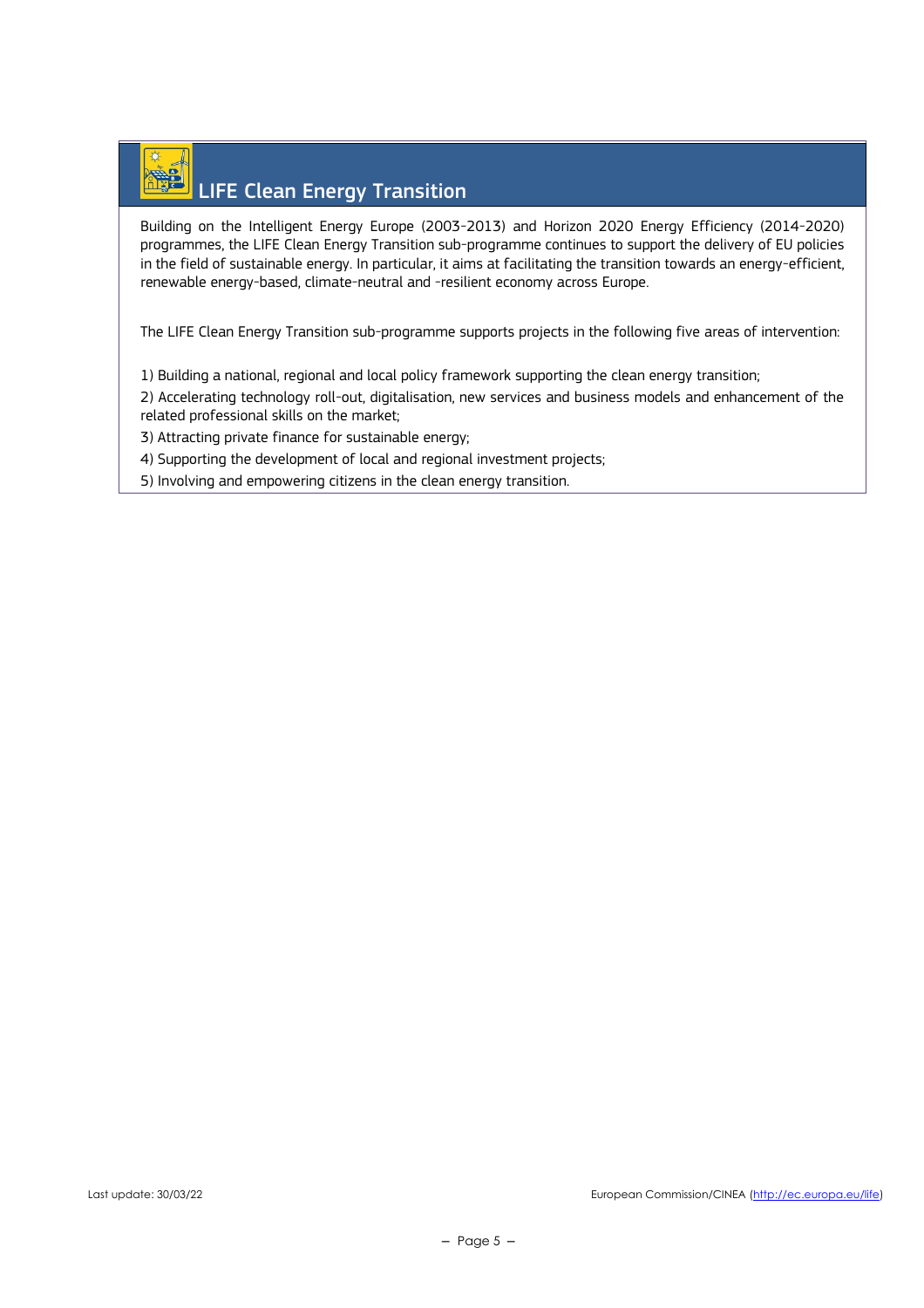|         | <b>Want to know more about LIFE?</b>                                                                                                                                                                                                                                                           |
|---------|------------------------------------------------------------------------------------------------------------------------------------------------------------------------------------------------------------------------------------------------------------------------------------------------|
| ➤       | Visit the <b>LIFE</b> website and <b>LIFE</b> project database                                                                                                                                                                                                                                 |
| ➤       | Follow the LIFE programme on social media:                                                                                                                                                                                                                                                     |
|         | in f t                                                                                                                                                                                                                                                                                         |
| ➤       | Sign up to the LIFE Programme and CINEA Clean Energy Newsletters                                                                                                                                                                                                                               |
| ≻       | <b>Contact the LIFE National Contact Point in your Member State:</b>                                                                                                                                                                                                                           |
| Name:   | Ms Merike LINNAMAGI (LIFE Nature & Biodiversity)<br>Mr Olav OJALA (LIFE Circular economy)<br>Mr Mihkel KRUSBERG (LIFE Circular economy)<br>Mrs Krista KUPITS (LIFE Circular economy)<br>Ms Maris Arro (LIFE Climate)<br>Ms Krista Tõnisson ((LIFE Climate)<br>Mrs Annicka VARIK (LIFE Climate) |
|         | Address: Narva mnt 7a                                                                                                                                                                                                                                                                          |
| Tel:    | EE - 15172 Tallinn<br>+372 6262 965 / +372 626 2919 / +372 626 0752 / +372 626 0708 / +372 6260 727 /<br>+372 626 2961                                                                                                                                                                         |
| E-mail: | merike.linnamagi@envir.ee / olav.ojala@envir.ee / mihkel.krusberg@envir.ee /<br>maris.arro@envir.ee / annika.varik@envir.ee / krista.kupits@envir.ee / krista.tonisson@envir.ee                                                                                                                |
|         | Website: Ministry of the Environment                                                                                                                                                                                                                                                           |
| ⋗       | <b>Contact your NEEMO Monitoring Team</b>                                                                                                                                                                                                                                                      |

NEEMO EEIG – ELLE sia Address: Skolas Iela 10-8 LV-1010 Riga Tel: +371 6 7242411 E-mail: [elle@neemo.eu](mailto:elle@neemo.eu)